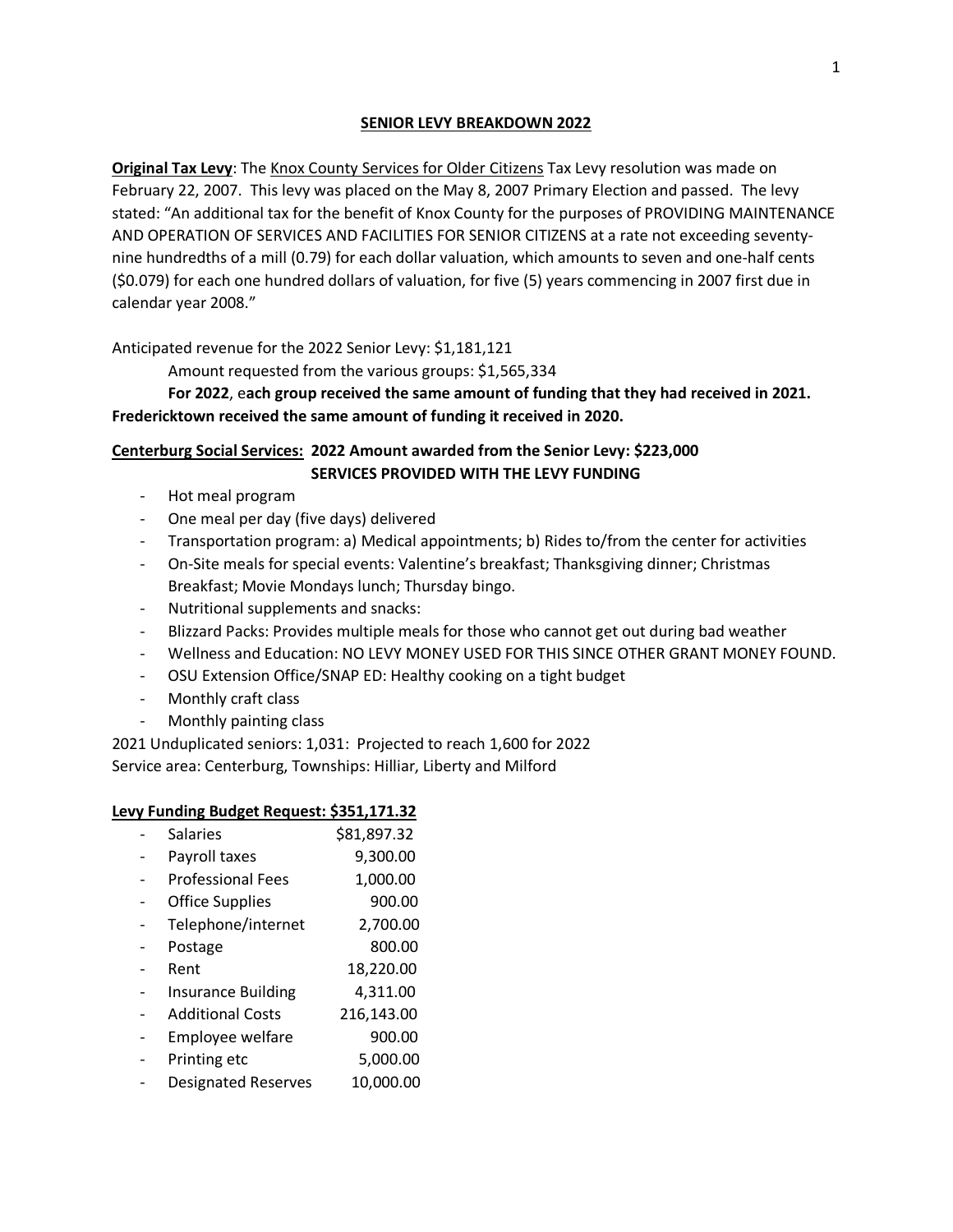# **Fredericktown Senior Activity Center: 2022 Amount awarded from the Senior Levy: \$55,000 SERVICES PROVIDED WITH THE LEVY FUNDING**

- Health (physical and mental)
- Wellness
- Socialization
- Bingo with lunch
- Tuesday through Thursday continental breakfast
- Basketball; Birthday parties; board games; book club; trips; cards; cell phone education; Christmas party; Coffee/dessert; corn hole; exercise; games; gardening; home visits; home safety; coping services; Ice cream social; How to secure your home; internet use; Knox County Fair; Men's Breakfast Run; Lunch and learn; movie outing; Ohio State Fair; Potluck lunch; SNAP Programs; Safety practices; tech literacy; volunteer lunch; walking; Wii Games

2021: Open only 91 days. Attendance: 3,352. Projected attendance for 2022: 12,130 Service area: All of Knox, but especially Berlin, Clinton, Howard, Liberty, Middlebury, Monroe, Morris, Pike Clay, Morgan and Wayne.

#### **Levy Funding Budget Request: \$83,350**

| <b>Salaries</b>            | \$40,550 |
|----------------------------|----------|
| Payroll taxes              |          |
| <b>Professional Fees</b>   | 300      |
| <b>Office Supplies</b>     | 425      |
| Telephone/internet         | 1,300    |
| Postage                    | 100      |
| Rent                       | 7,200    |
| <b>Insurance Building</b>  | 975      |
| <b>Additional Costs</b>    | 300      |
| Employee welfare           | 800      |
| Printing etc               | 200      |
| <b>Designated Reserves</b> | 1,500    |
|                            |          |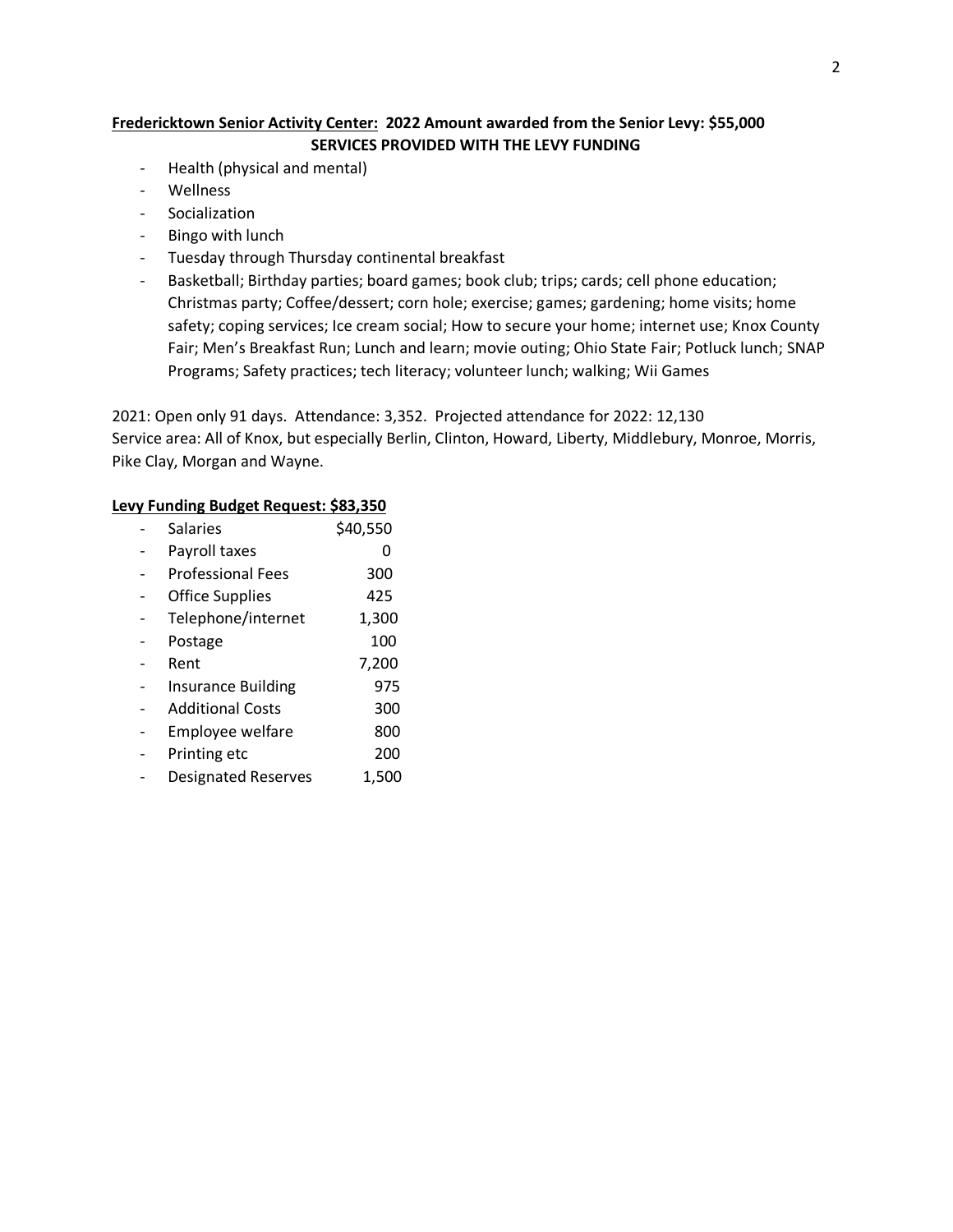# **Knox County Dept of Job & Family Services: 2022 Amount awarded from the Senior Levy: \$70,121 SERVICES PROVIDED WITH THE LEVY FUNDING**

- In order be efficient with the use of the Levy Funds, Job and Family Services contracts with the Area Agency on Aging to handle Investigations of all allegations of abuse or neglect of persons 60 years of age or older
- Referrals for other supportive services

2021: 298 cases were involved Projected cases for 2022: 160 Service area: All of Knox

# **Sanctuary Community Action: 2022 Amount awarded from the Senior Levy: \$145,000 SERVICES PROVIDED WITH THE LEVY FUNDING**

- Home delivered meals
- Homemaker services contracted through CareStaff@Home
- Lawn mowing service through Step Above Lawn Care

2021 Unduplicated seniors served: 239 Projected for 2022 to serve 228 Service area: Danville, Brinkhaven, Greer, Jelloway, Howard, Millwood, Apple Valley Amity, Martinsburg & Bladensburg and the townships of Brown, Butler, Clay, Harrison, Howard, Jackson, Jefferson, northeast Monroe and Union.

**Levy Funding Budget Request: \$196,085 Meals Program: \$132,248 HomeMaker Program: \$26,000 Lawn Mowing: \$37,837**

# **Sew Special Network, Inc.: 2022 Amount awarded from the Senior Levy: \$13,000 SERVICES PROVIDED WITH THE LEVY FUNDING**

- Assist senior customers with what they need

2021 Unduplicated seniors served: Unclear Service Area: Knox County

#### **Levy Funding Budget Request: \$14,000**

- Salaries \$13,000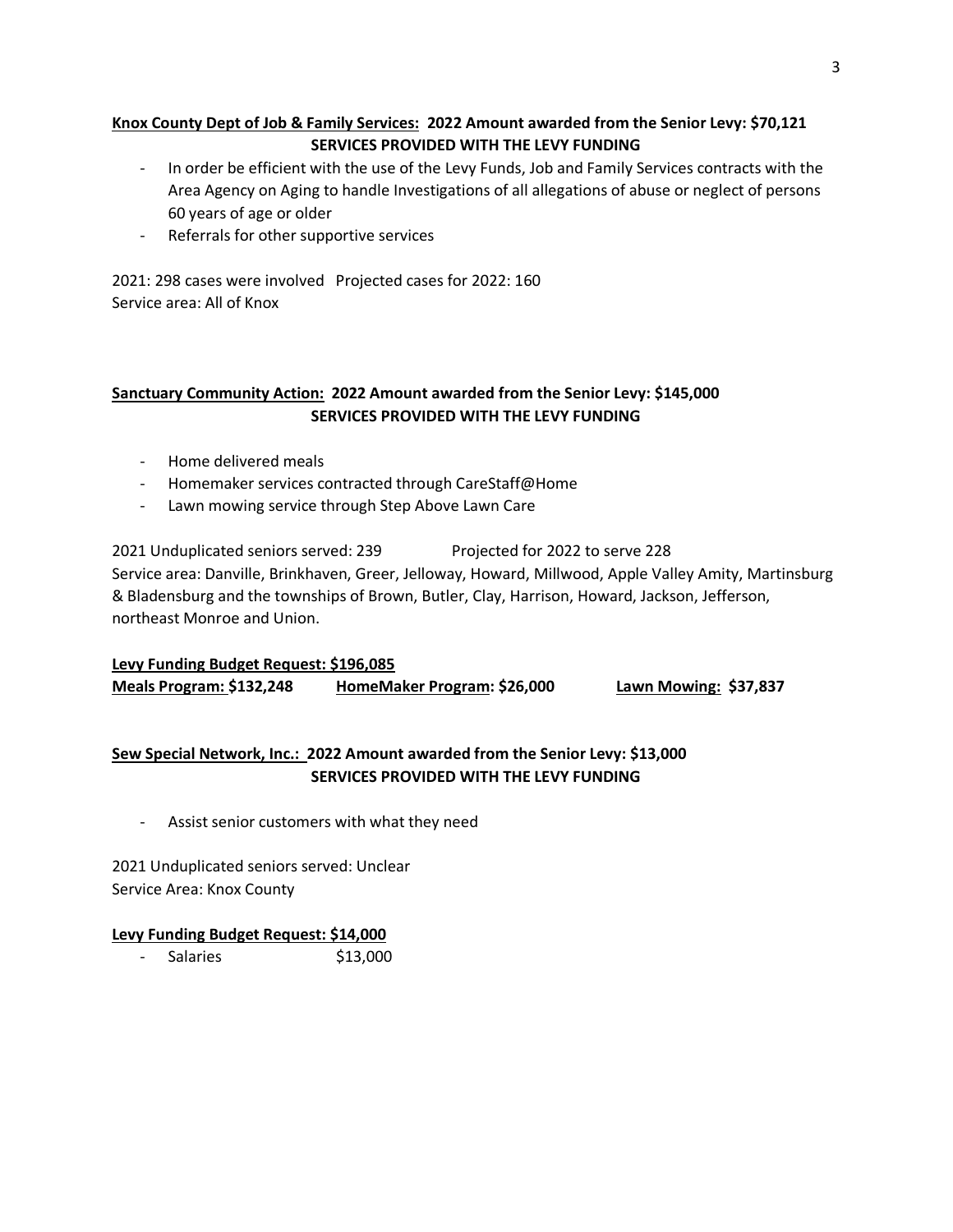### **Center of Hope: 2022 Amount awarded from the Senior Levy: \$60,000 SERVICES PROVIDED WITH THE LEVY FUNDING**

- Care Team: All seniors complete a basic screening with a care team member who works to understand their specific situation and needs.
- Healthy groceries to increase access, food variety, staff support
- Expand programming with wrap around health & wellness, social community and chaplain support
- Support for operational expenses
- Weekly supplemental grocery programs to 80-125 seniors
- Delivery to homebound seniors
- Partners with local farms & businesses
- Partners with Knox Public Health
- Partners with Knox JFS

2021 Unduplicated senior households: Approximately 2,500 Projected for 2022 to reach 4,000 Service area: All seniors in Knox County

#### **Levy Funding Budget Request: \$160,728**

- Salaries \$110,600 Payroll taxes 8,928 - Telephone/internet 3,000 - Rent 25,200
- Additional Costs 12,000

# **Task Force for Older Adults: 2022 Amount awarded from the Senior Levy: \$25,000 SERVICES PROVIDED WITH THE LEVY FUNDING**

- Run the Farmers Market Senior Token Eat Fresh, Eat Local Program
- Other services provided outside of the Senior Levy Funding
	- o Provides Senior Resource Day which gives seniors free health screenings, lunch and transportation
	- o Compiles Senior Resources Directory
	- o Provide Christmas meals
	- o During the summer:
	- o Participate in the Knox County Fair Senior Day
	- o Provide produce boxes with a small sampling of items from the market

2021 Unduplicated seniors served: 1,530 Projected for 2022 to reach: 1,530+ Service Area: All of Knox County